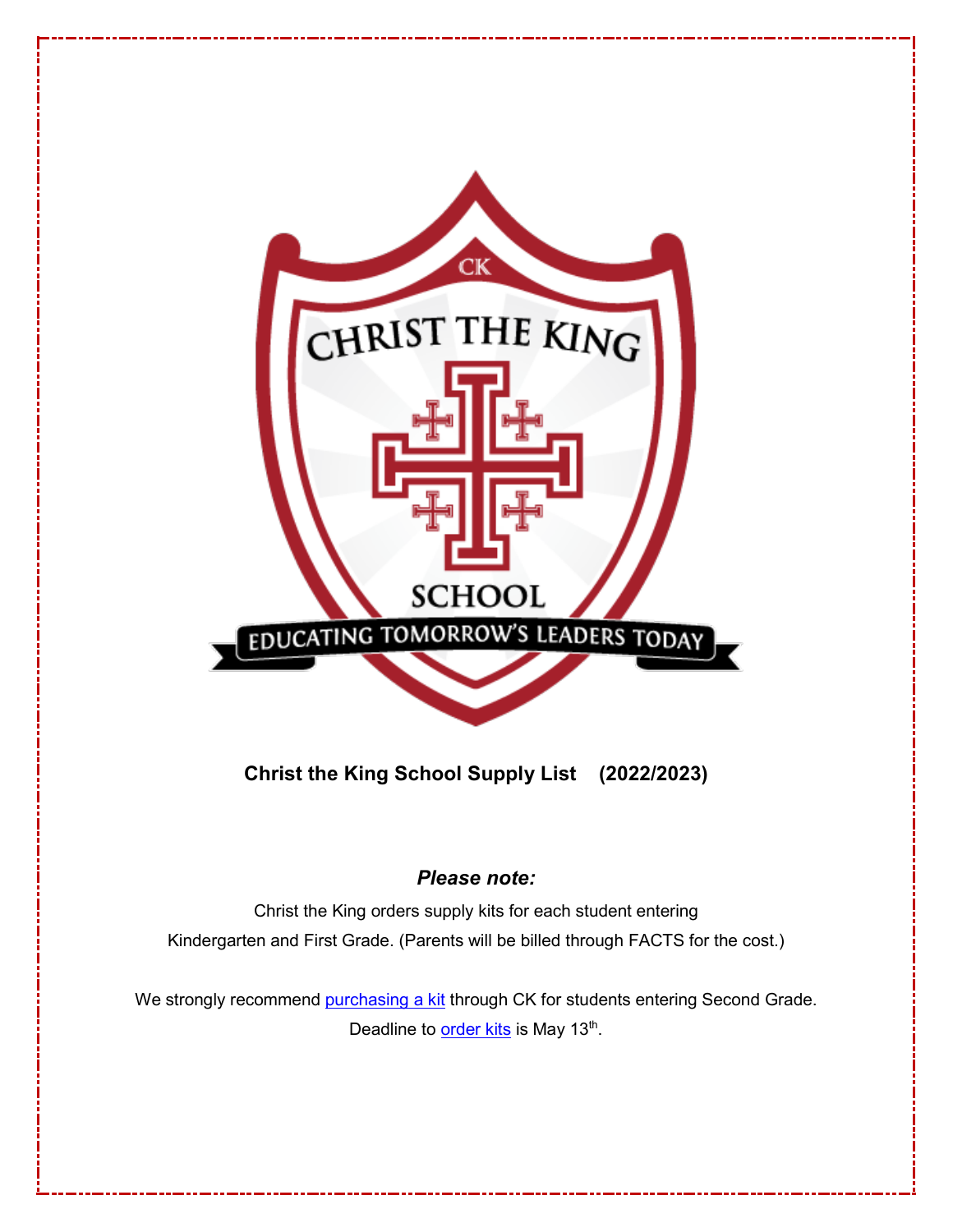# **Second Grade**

- 1 3-Hole Pencil Case, 10"7", Fabric
- 1 Crayola Colored Pencils, 7", 12 Count
- 1 Crayola Markers, Classic Colors, 8 Count, Wide Tip
- 3 Boxes Crayola Crayons, 24 Count
- 1 Elmer's Glue, White, Washable
- 6 Elmer's Glue Sticks, Washable, Purple
- 1 Highlighter, **Yellow**, Chisel Tip
- 2 Expo Dry Erase Markers, **Black**, Chisel Tip
- 12 Pencil Cap Erasers
- 1 Pair Scissors, 5 Inch, Pointed Tip
- 12 Ticonderoga #2 Pencils
- 3 Folders, **1 Each Color-( Green, Yellow, Blue,)** No Holes
- 4 Notebooks, **1 Each Color-( Blue, Red, Green, Yellow,)** Wide Rule, Spiral Bound 70 pages
- 1 Pack 3"x5" Ruled Index Cards
- 1 Roll Paper Towels, 2 Ply, 85 Sheets
- 2 Boxes Facial Tissues, 185 Count
- 1 Box Storage Bags, Sandwich Size, 50 Count Zip Top
- 1 Disinfecting Wipes, 75 Count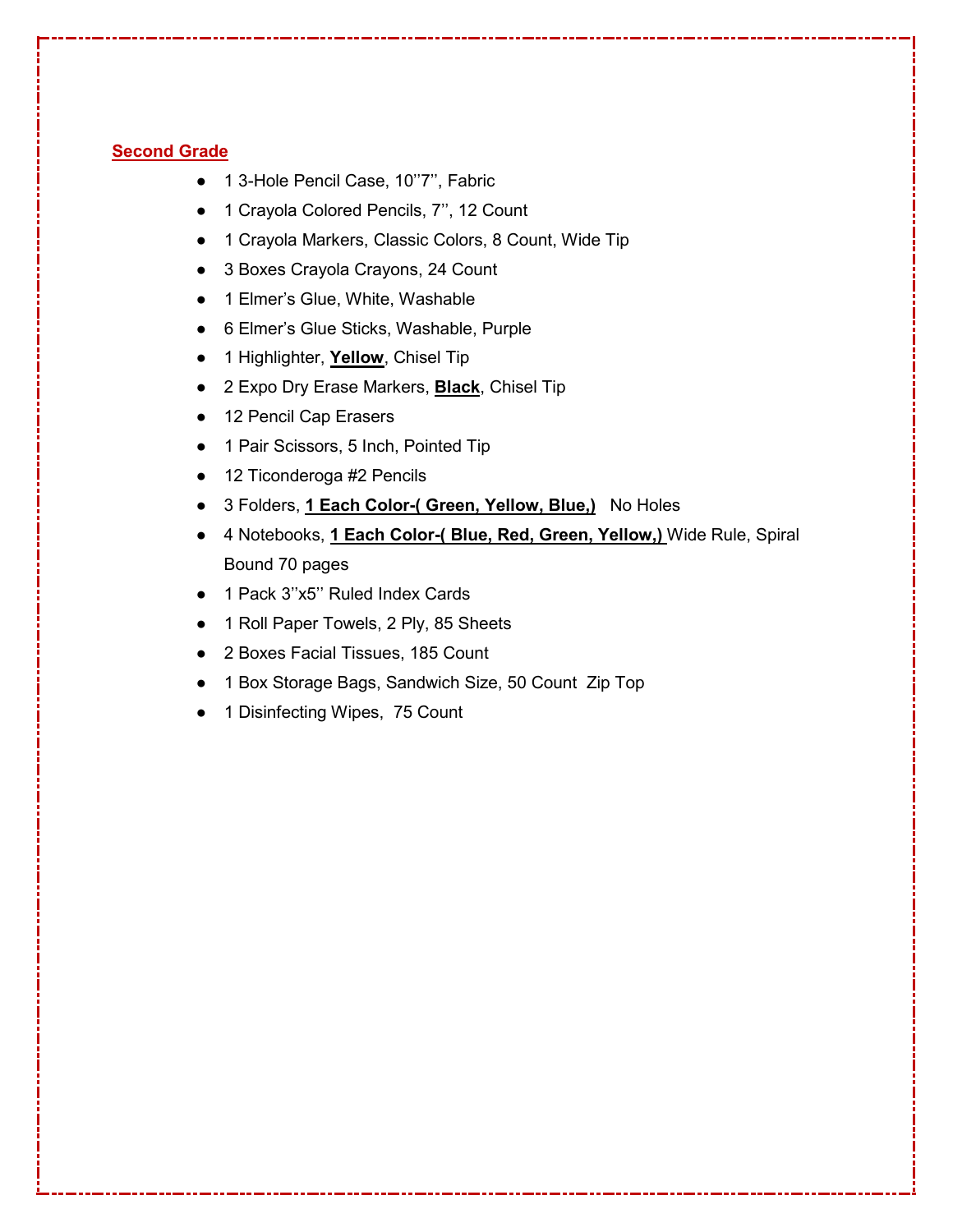# **Third Grade**

- 2 Expo Dry Erase Markers, **Black**, Chisel Tip
- 2 Sharpie Markers, **Black**, Fine Tip
- 2 Highlighters, **Yellow**, Chisel Tip
- 1 Pair Scissors, 5", Pointed
- 2 PaperMate, Pink Pearl Eraser, Large
- 1 pack Index cards, 3''x5'', Ruled
- 1 Pencil Box, Plastic, 8.22"x5.25"x2"
- 24 Ticonderoga #2 Pencils
- 1 Crayola Colored Pencils, 12 Count
- 1 Crayola Markers, Washable, Classic Colors, 8 Count, Wide Tip
- 1 Box Crayola Crayons, 24 Count
- 4 Notebooks, **Must have 1 Green and 1 Red**, Other 2 May Be Any Color
- 5 Folders, **Must have 1 Green and 1 Red**, Other 3 May Be Any Color
- 1 Pack Filler Paper, Wide Rule, 10.5"x8",
- 4 Elmer's Glue Stick, Washable, Purple
- 1 Elmer's Glue, Washable, White
- 1 Roll Paper Towels, 2 Ply, 85 Count
- 1 Box Facial Tissues, 185 Count
- 1 Disinfecting Wipes, 75 Count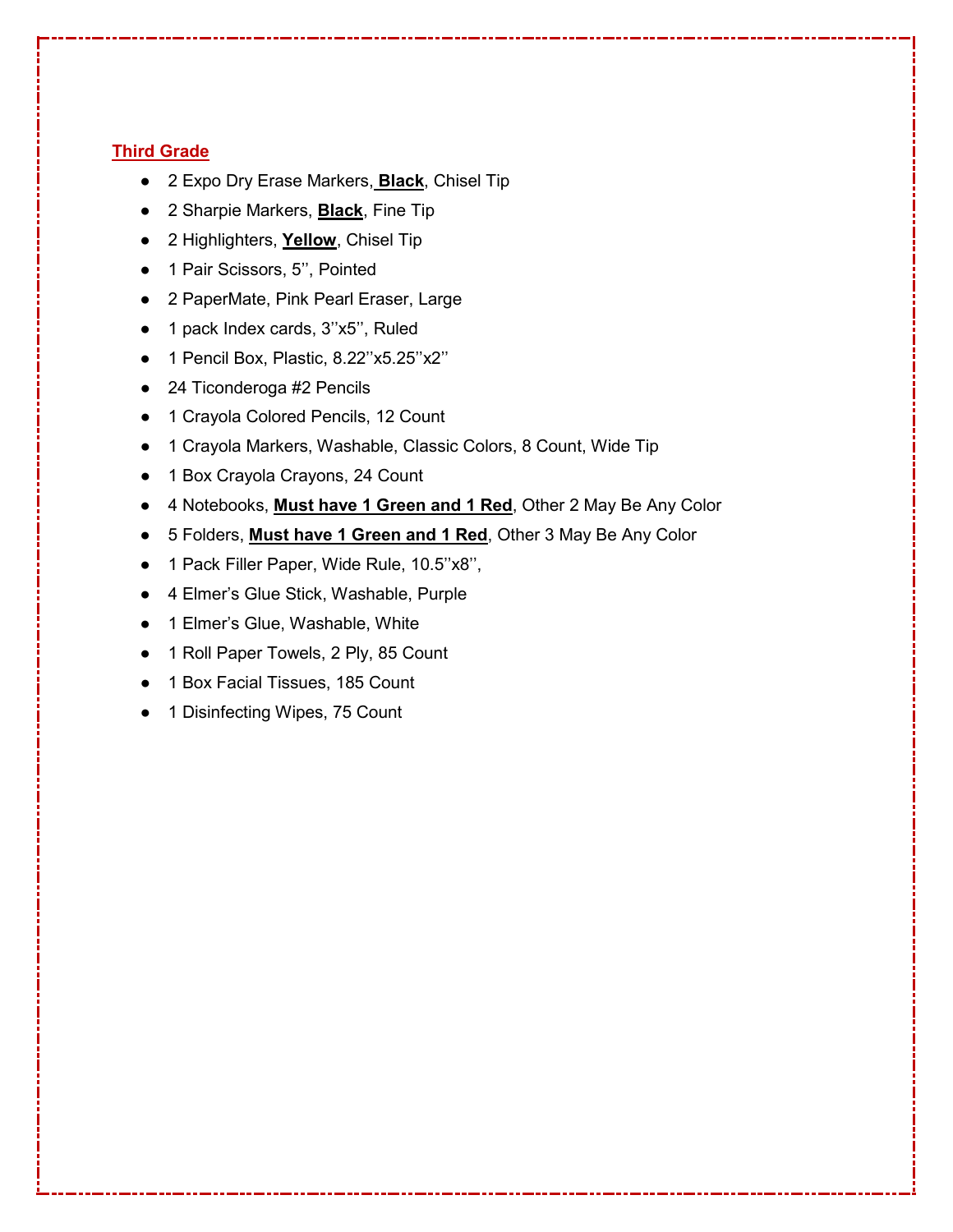# **Fourth Grade**

- 4 Book Covers, Jumbo, **4 Different Colors/Designs**
- 1 Crayola Markers, Classic Colors, Fine Tip, 10 Count
- 1 Crayola Markers, Classic Colors, Wide Tip, 10 Count
- 1 Crayola Crayons, 24 Count
- 1 Crayola Colored Pencils, 12 Count
- 2 Sharpie Markers, **Black**, Chisel Tip
- 1 5-pack highlighters, Chisel Tip
- 1 Elmer's Glue, Washable, white
- 5 Elmer's Glue Sticks, Washable, Purple
- 2 Pair Scissors, 5", Pointed Tip
- 1 Art Gum Eraser
- 1 Clipboard, 12''x8.5''
- 1 Pencil Case, Fabric, 11"x6"
- 12 Ticonderoga Pencils #2
- 3 Pens, **Red,** Medium Point
- 3 Pens, **Blue,** Medium Point
- 1 Filler Paper, Wide Rule,
- 10 Folders, **2 Red, 2 Green, 2 Yellow, 2 Blue, 2 Purple,** 2 Pockets
- 4 Notebooks, **4 Different Colors**, Wide Ruled, Spiral Bound, 70 pages
- 1 Box Storage Bags, Sandwich Size, Zip Top, 50 Count
- 2 Rolls Paper Towels, 2 Ply, 85 Count
- 2 Boxes Facial Tissues, 185 Count
- 2 Disinfecting Wipes, 75 Count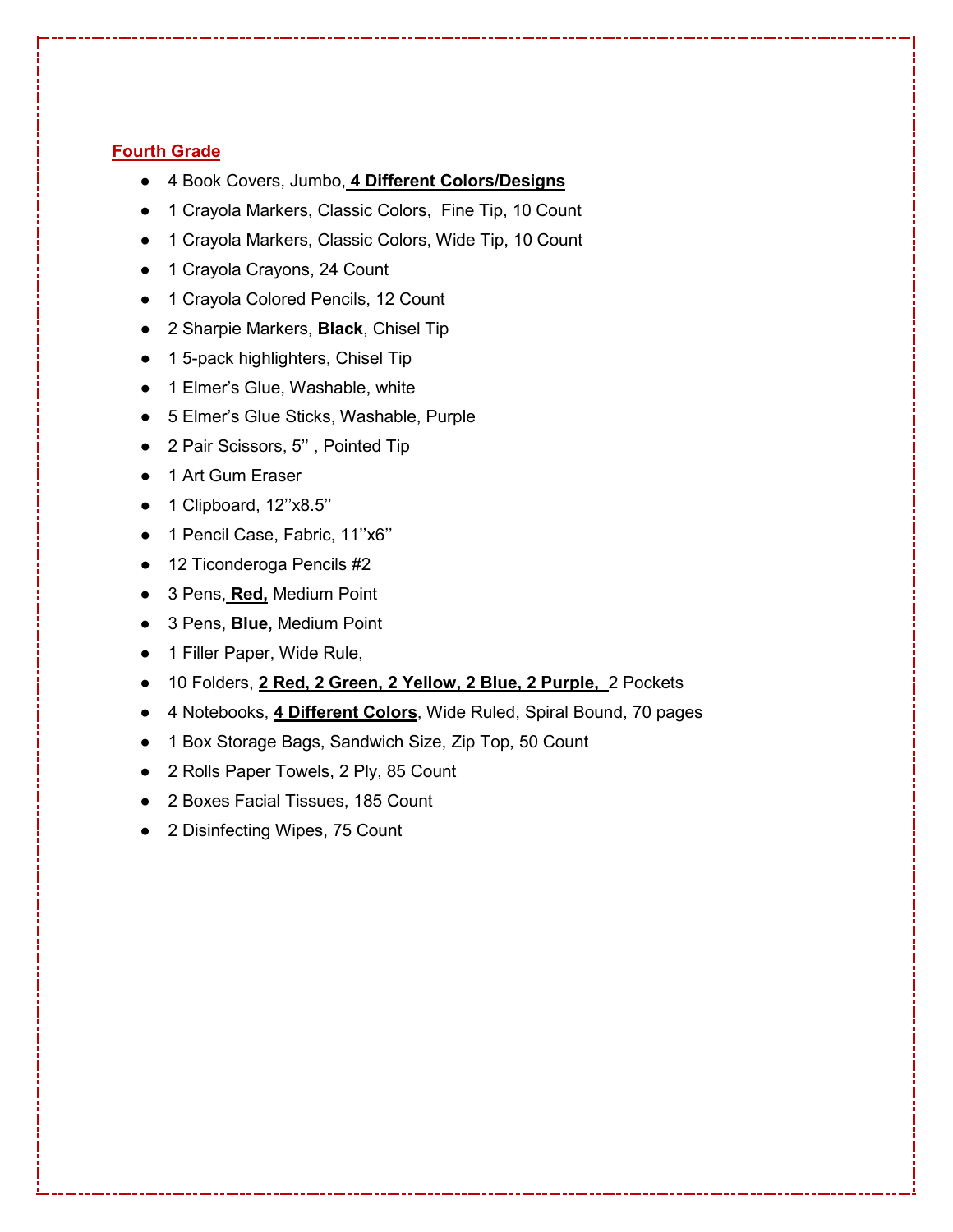## **Fifth Grade**

- 4 Book Covers, Jumbo, **4 Different Colors/Designs**
- 2 Rolls Invisible Tape
- 1 Clipboard, 12"x8.5"
- 1 Art Gum Eraser, Large
- 1 Sharpie Marker, **Black,** Fine Tip
- 2 Pens, **Red**, Medium Point
- 2 Pens, **Blue,** Medium Point
- 2 Highlighters, **Yellow**, Chisel Tip
- 2 Pair Scissors, 5", Pointed Tip
- 2 3-Hole Pencil Cases, Fabric, With Grommets,
- 24 #2 Ticonderoga Pencils
- 1 Crayola Colored Pencils, 7", 12 Count
- 1 Crayola Crayons, 24 Count
- 1 Crayola Markers, Washable, Classic Colors, 10 Count, Wide Tip
- 2 Elmer's Glue, Washable, White
- 10 Elmer's Glue Sticks, Washable, Purple
- 2 Packs Filler Paper, Wide Rule
- 1 Pack Graph Paper, 4 Square/Inch, 10.5"x8", 3 hole
- 1 Notebook, **5 Subject**, Wide Rule, Perforated, 180 Count, **Any Color**
- 1 **Composition Notebook**, Standard Size, 100 Count, **Any Color**
- 4 Notebooks, **1 Subject, Colors- Blue, Red, Yellow, Green**, Wide Rule, Spiral Bound
- 10 Folders, **Colors- 2 Blue, 2 Red, 2 Yellow, 2 Green, 2 Purple**, 2 pocket
- 3 Disinfecting Wipes, 35 Count
- 2 Boxes Facial Tissues, 185 Count
- 2 Rolls Paper Towels, 2 Ply, 85 Sheets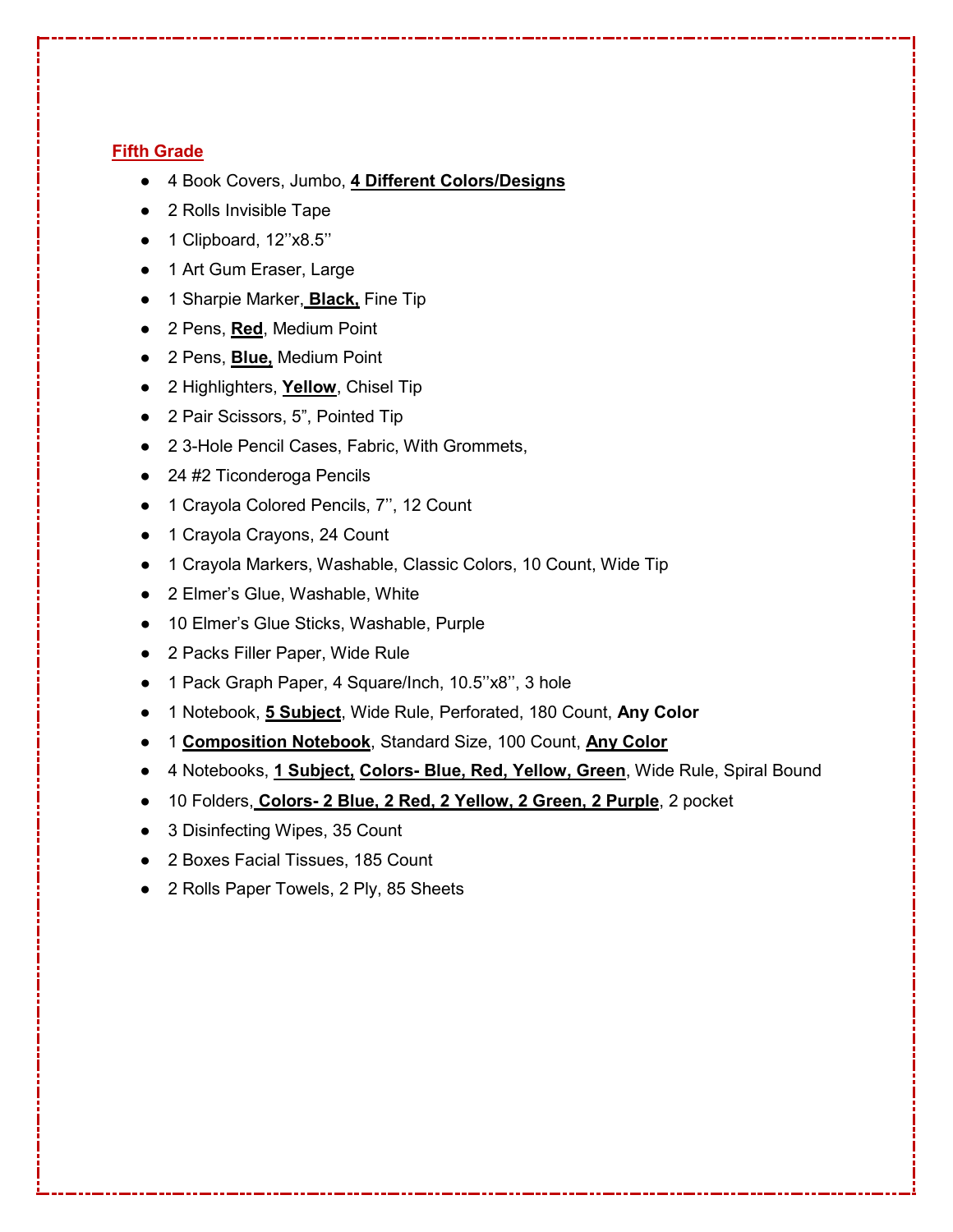### **Sixth Grade**

- 1 Pack Index Cards, 3"x5", Ruled
- 1 Pack Graph Paper, 4 Square/Inch, 10.5"x8", 3 hole
- 2 Packs Post It Notes, 3''x3'', **Yellow**
- 2 PaperMate Pink Pearl Erasers, Large
- 2 Sharpie Markers, **Black**, Fine Point
- 2 3-Hole Pencil Case, Fabric,
- 12 #2 Ticonderoga Pencils
- 1 Hand-Held Pencil Sharpener, Small- to fit in Pencil Pouch
- 3 Pens, **Red**, Medium Point
- 3 Pens, **Blue**, Medium Point
- 2 Expo Markers, **Black**
- 2 Highlighters Yellow, Chisel Tip
- 5 Pack Highlighters, **Colors- Blue, Green, Orange, Pink, Purple**
- 1 Pair Scissors, 5", Pointed
- 1 Ruler, 12", Inch and Centimeter Markings
- 4 Packs Filler Paper, Wide Rule,
- 1 Elmer's Glue, Washable, white
- 1 Elmer's Glue Stick, Washable, Purple
- 1 Crayola Crayons, 24 Count
- 1 Crayola Colored Pencils, 7'', 12 Count
- 1 Crayola Markers, Washable, Classic Colors, Wide Tip, 10 Count
- 1 Crayola Markers, Washable, Classic Colors, Fine Tip
- 1 Folder, **Red**, 2 Pockets
- 1 Notebook, **1 Subject**, Wide Ruled, Perforated
- 2 Notebooks, 3 Subject, Wide Ruled, Perforated
- 1 Notebook, **5 subject**, Wide Ruled, Perforated
- 1 Dividers, 3 Ring, 5-Tab, 11"x8.5"
- 1 Dividers, 3-Ring, 8-Tab, 11''x8.5''
- 1 Binder, **2'**', 3 Ring
- 2 Binders, **1'**', 3 Ring
- 1 3-Hole Punch, 3-Ring Binder Style
- 1 Disinfecting Wipes, 75 Count
- 2 Boxes Facial Tissues, 185 Count
- 1 Roll Paper Towels, 2 Ply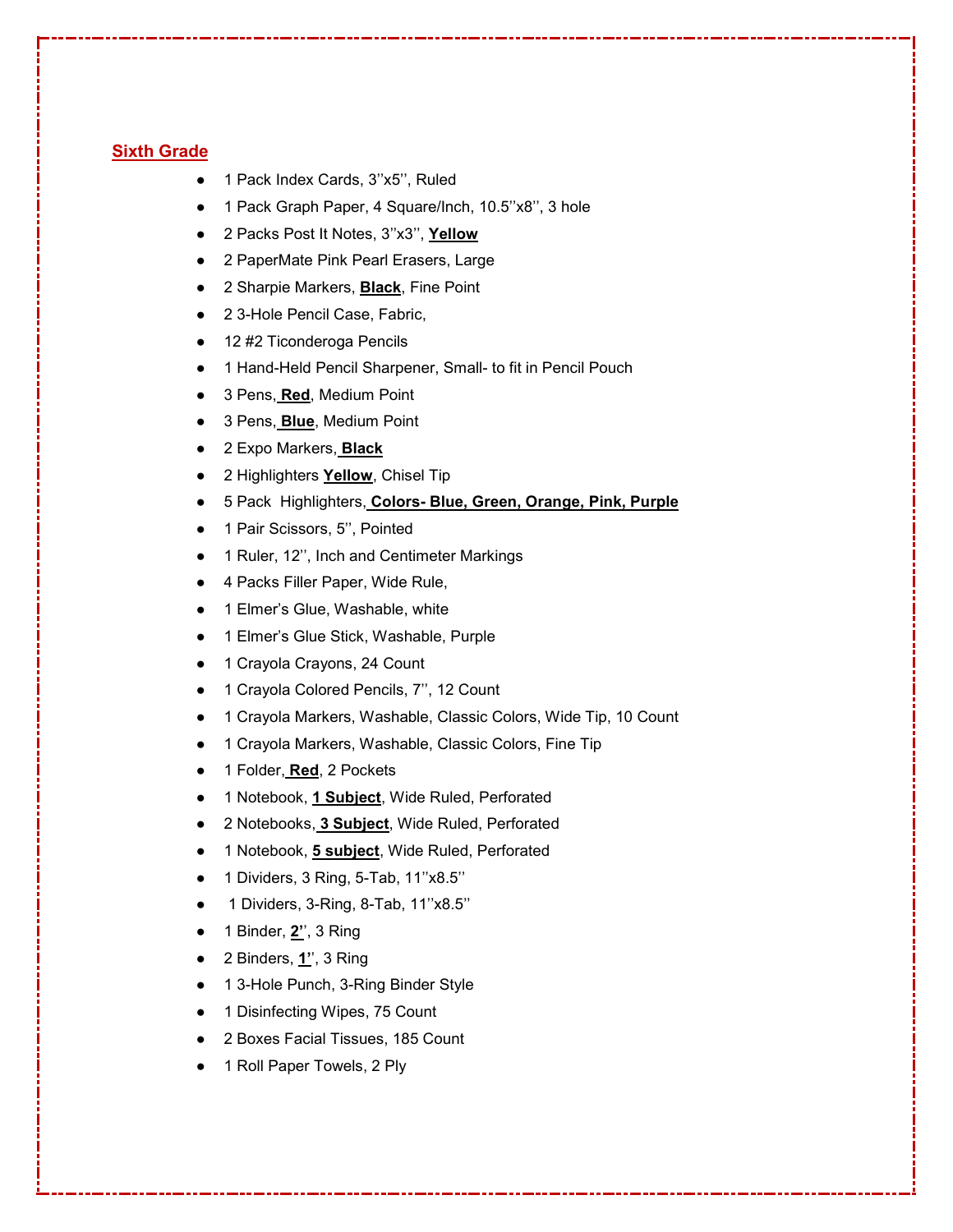## **Seventh Grade**

- 1 Elmer's Glue, Washable, White
- 3 Elmer's Glue Stick, Washable, Purple
- 2 PaperMate Pink Pearl Eraser, Large
- 1 Ruler, 12'', Measures Inches and Centimeters
- 1 Protractor, Clear, 6'', 180 Degrees
- 1 Pack Post It Notes, Yellow
- 1 Sharpie Marker, **Black**, Fine Point
- 2 Expo Markers, **Black**
- 1 5-Pack Highlighters (yellow, blue, green, orange, pink)
- 2 3-Hole Pencil Cases, Fabric
- 12 #2 Ticonderoga Pencils,
- 1 Double Barrel Sharpener for Pencil and Crayon
- 3 Pens, Red, Medium Point
- 3 Pens, Blue, Medium Point
- 1 Crayola Colored Pencils, 7", 12 Count
- 1 Crayola Markers, Washable, Classic Colors, Wide Tip
- 1 Pair Scissors, 5", Pointed
- 1 Pack 3''x5'', Index Cards, Ruled
- 3 Filler Paper, Wide rule
- 1 **5 Subject Notebook,** Wide Rule, Perforated
- 3 Notebooks, Colors- **Blue, Red, Green,** Wide Rule, Spiral Bound, 70 pges
- 1 Binder, **2''**, 3 ring
- 1 Dividers, 3 ring, 8 Tab, 16 Pockets, 11''x8.5''
- 5 Folders, Colors- **Blue, Red, Green, Yellow, Purple**, 2 pocket
- 1 3-Hole Punch, Binder Style
- 2 Boxes Facial Tissues, 185 Count
- 1 Roll Paper Towels, 2 Ply,
- 1 Disinfecting Wipes, 75 Count